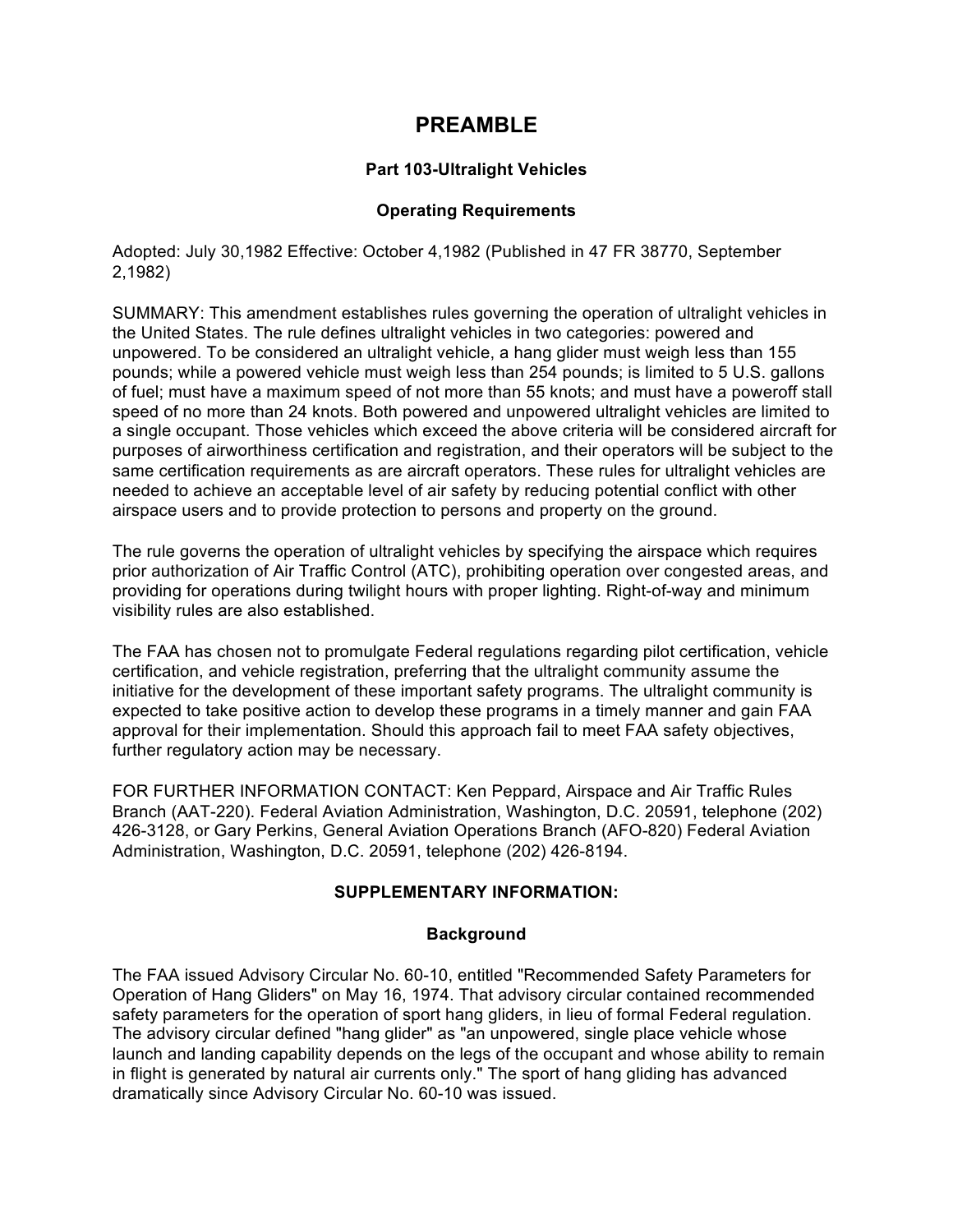There is now widespread use of powerplants, landing gear, and movable control surfaces to increase the speed, altitude, and distance capabilities of the vehicles. Many models have passenger carrying capability. As a result of those developments, many hang gliding vehicles no longer fall within the scope envisioned by Advisory Circular No. 60-10.

The addition of powerplants and controllable aerodynamic surfaces has created vehicles which can approximate the operational capabilities of fixed-wing and rotary-wing aircraft. The increasing performance capabilities of these vehicles, and their greatly increased number, have created a potential hazard to other aircraft and operators, as well as to the ultralight operators themselves. As the result of aerodynamic improvements, many unpowered hang gliders are now capable of extended soaring to altitudes exceeding 10,000 feet above the point of launch and distances of over 100 miles. The powered hang gliders now have the capability of sustained flight above 10,000 feet and forward speed exceeding 50 knots.

The operations of these vehicles are now a significant factor in aviation safety. The vehicles are routinely operated, without authorization, into regulated airspace, such as airport traffic areas, terminal control areas, positive control areas, and prohibited and restricted areas. Many operations have also taken place over congested areas and spectators and into adverse weather conditions in which operations may be conducted by pilots and aircraft which are qualified for instrument flight (IFR conditions). The midair collision potential presented by unauthorized operations is contrary to the FAA responsibility of ensuring the safety of all airspace operations including air carrier aircraft.

To illustrate the potential for hazardous situations that can arise, the FAA has recorded data detailing numerous instances of ultralight vehicles in controlled airspace causing near-miss situations with aircraft. The following examples highlight the problem:

(1) On March 24, 1981, an MU-2 flew between two ultralights operating off the end of the runway at Winter Haven, Florida. Both ultralights were equipped with floats and were operating at night without lights.

(2) On April 11, 1981, a Western Airlines 727 captain reported a near-miss with an ultralight vehicle in the vicinity of Phoenix, Sky Harbor Airport.

(3) In May of 1981, the pilot of a single engine aircraft reported a near-miss with an ultralight vehicle near Paso Robles, California. According to the report filed under the FAA Aviation Safety Reporting Program the ultralight was operating at 7,000 feet in IFR weather conditions. The airplane pilot, who was operating on an IFR flight plan, was forced to take evasive action to avoid a collision.

To establish regulations to deter flights which present a serious danger to aircraft and to provide a basis for necessary enforcement action the FAA published Notice of Proposed Rulemaking No 816 on July 27, 1981 (46 FR 38472). That Notice proposed to include both powered and unpowered hang gliders under the generic term "ultralight vehicle'' and included proposed weight and fuel limitations for those vehicles. The Notice proposed a number of operational limitations for ultralight vehicles, while recognizing that the vehicles are used primarily for sport purposes. More than 2,500 persons and organizations submitted comments to that proposed rule. This rule is the result of FAA consideration of those comments in light of its responsibility for safety in the National Airspace System. Because of the growing significance of this segment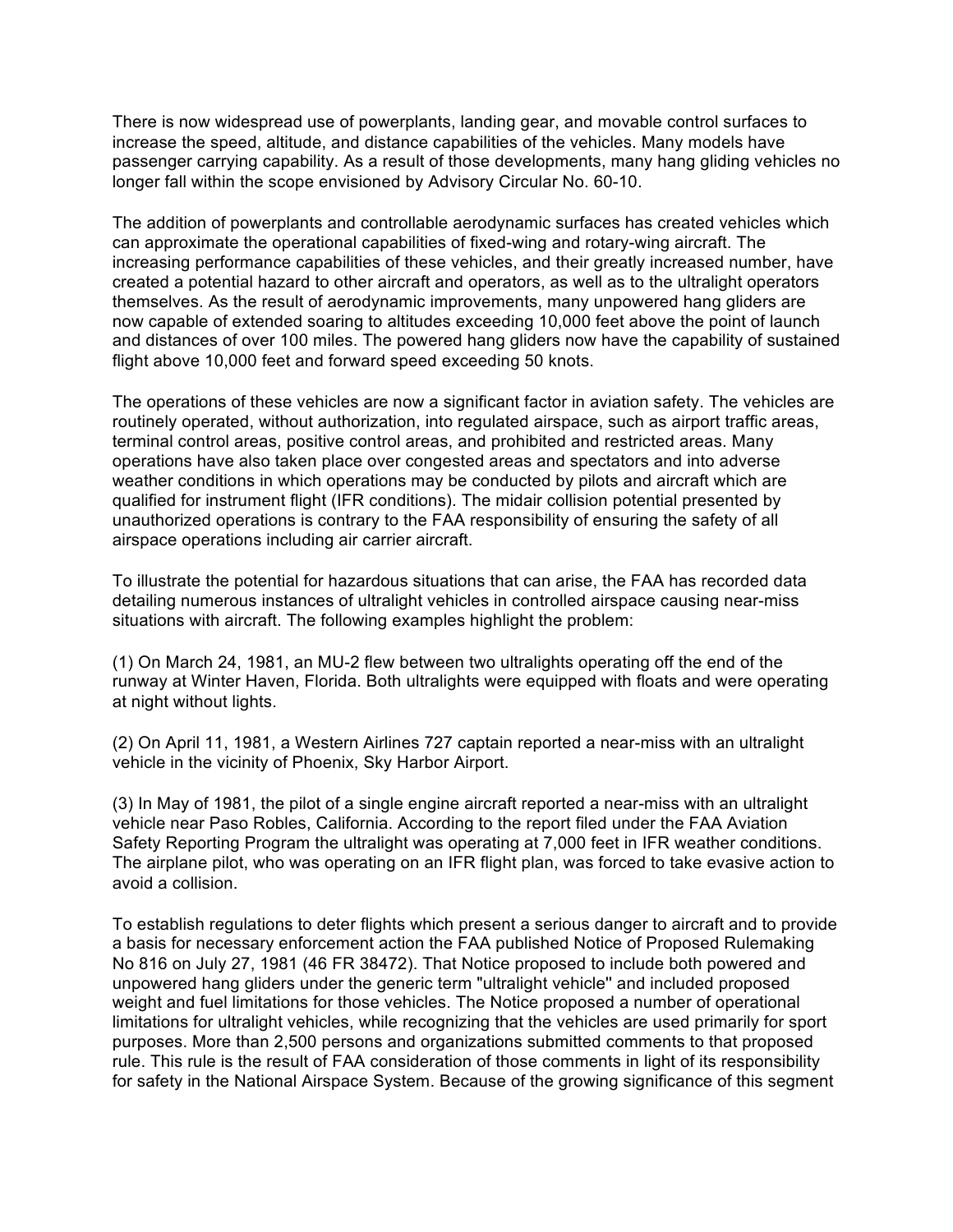of the aviation community, the new rules have been codified under a new Part of the Federal Aviation Regulations, Part 103.

# **THE RULE**

## **Subpart A --General**

## **Section 103.1 Applicability (proposed §101.1(a)(3)).**

This section defines the term "ultralight vehicle," The proposed rule would have limited the term to single-occupant designs weighing less than 155 pounds, with a fuel capacity of 15 pounds or less, and which had no U.S. or foreign airworthiness certificate. The final rule expands the definition to differentiate between powered and unpowered ultralight vehicles. The 155-pound weight limitation has been retained for unpowered designs and is the only criterion for those vehicles. Those ultralights equipped with powerplants must weigh less than 254 pounds empty weight. In addition, powered ultralight vehicles must have a fuel capacity not exceeding 5 U.S. gallons and be incapable of more than 55 knots calibrated airspeed at full power in level flight. The power off stall speed of a powered ultralight must not exceed 24 knots calibrated airspeed.

The rule restricts both powered and unpowered vehicles to single occupants and requires that the aircraft be used exclusively for sport or recreational purposes.

The FAA estimates that nearly all unpowered vehicles currently on the market will fall within the definition of ultralight vehicle. The new criteria will exclude approximately 7% of the powered vehicle designs currently being marketed as ultralights, although many of those may be suitable for modifications to bring them within the scope of the definition.

## **Unpowered ultralight vehicles**

A number of commenters, including the United States Hang Gliding Association (USHGA), object to the inclusion of "pure" hang gliders in the same definition as powered hang gliders. They raise the point that there are a number of distinctive operational differences between a pure hang glider and a powered vehicle which should be considered when assessing the necessity for regulations for these vehicles. The USHGA emphasizes its own self-regulation program and safety record.

The FAA recognizes that the measures taken by the USHGA to promote safety at USHGA launch sites have been effective, particularly those measures taken to protect the participants. However, the basic rationale for issuance of this rule is the safety of all users of the national airspace, not just the ultralight operators. The great majority of hang gliding operations will not be affected by these regulations because as a number of commenters indicate, they are usually conducted in rural or remote areas, at low altitudes away from areas where safety of other persons in the air or on the ground is compromised. It is only in congested areas, airport traffic areas, and other areas frequented by aircraft involved in air commerce that the rules would restrict operations of unpowered ultralight vehicles.

The USHGA's self-regulation program lacks the legal authority to enforce requirements to ensure the safety of others. There is no requirement for any hang glider operator to be a member of the USHGA.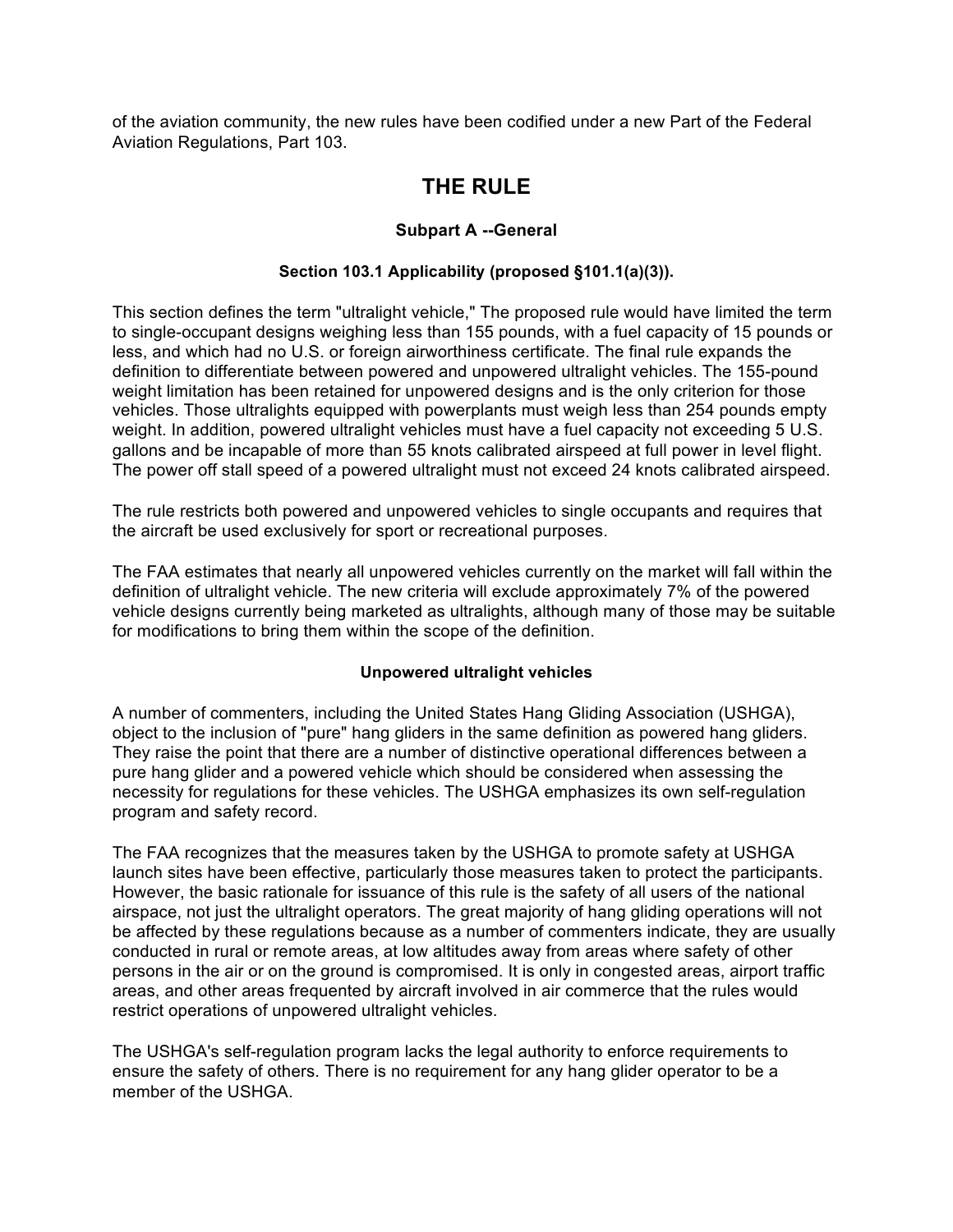Current hang glider publications have carried a number of articles describing hang glider operations which violate Part 91 regulations as well as the recommendations of Advisory Circular No. 60 10. Those descriptions have included operations near and into clouds, lowaltitude operations over open-air assemblies of persons, and flights in close proximity to airports with large concentrations of airline and general aviation aircraft operations. Those potentially hazardous operations created the requirement for Federal regulatory limitations on hang gliders.

The proposed maximum weight restriction of less than 155 pounds was retained for unpowered ultralight vehicles to:

(1) recognize the unpowered vehicles as a separate entity from those that are powered; and

(2) ensure that the unpowered vehicles continue to meet essentially the same criteria that prevented their being classified as conventional gliders.

Under this rule, those unpowered vehicles weighing 155 pounds or more must be certificated under the appropriate FAR's. No specific comments were received which objected to the 155 pound limitation on unpowered vehicles.

## **Powered ultralight vehicles**

A large number of commenters request that the proposed maximum empty weight of 155 pounds be raised for powered ultralight vehicles. The suggestions range from 180 to 350 pounds. The reasons offered include greater structural integrity, more opportunity for design innovations, and the fact that many of the vehicles presently operated exhibit all of the other characteristics generally attributed to ultralights but weigh more than the proposed weight limit.

The FAA, by review of ultralight advertisements as of March 1982, has concluded that the empty weights of most of those vehicles range from 150 to 250 pounds. It was further concluded that the higher weights resulted from improvements which provide greater structural integrity, better stability, more positive controllability, and other safety-oriented additions which do not derogate the characteristics commonly associated with ultralight operations. Those characteristics are identified as low forward speeds, low wing loadings, low stall speeds, short takeoff and landing capability, and no enclosures around the pilot.

Some commenters suggest that limitations of 220 pounds or 330 pounds be adopted because they are "international standards." This is not correct. Canada, England, and Australia adopted 220 pounds as the maximum weight for a particular category of aircraft. In those countries, even if the weight limitation is met, the aircraft must be certificated and the pilots licensed. The 330 pound limit was established by the Federation Aeronautique Internationale for a category called "microlight aircraft." That category was established merely for the purpose of recording performance achievements of a particular group of aircraft.

The FAA agrees that the weight limitation for powered ultralight vehicles should be raised from the proposed 155 pounds. The 254pound limitation was established because it closely corresponds to commenters' recommendations that the weight limitation be raised to at least 115 kilos, and because the vast majority of current vehicles on the market weigh less than 254 pounds. This weight does not include floats or safety devices intended for deployment in an emergency situation, e.g., parachutes and the harnesses and ballistic package necessary for deployment.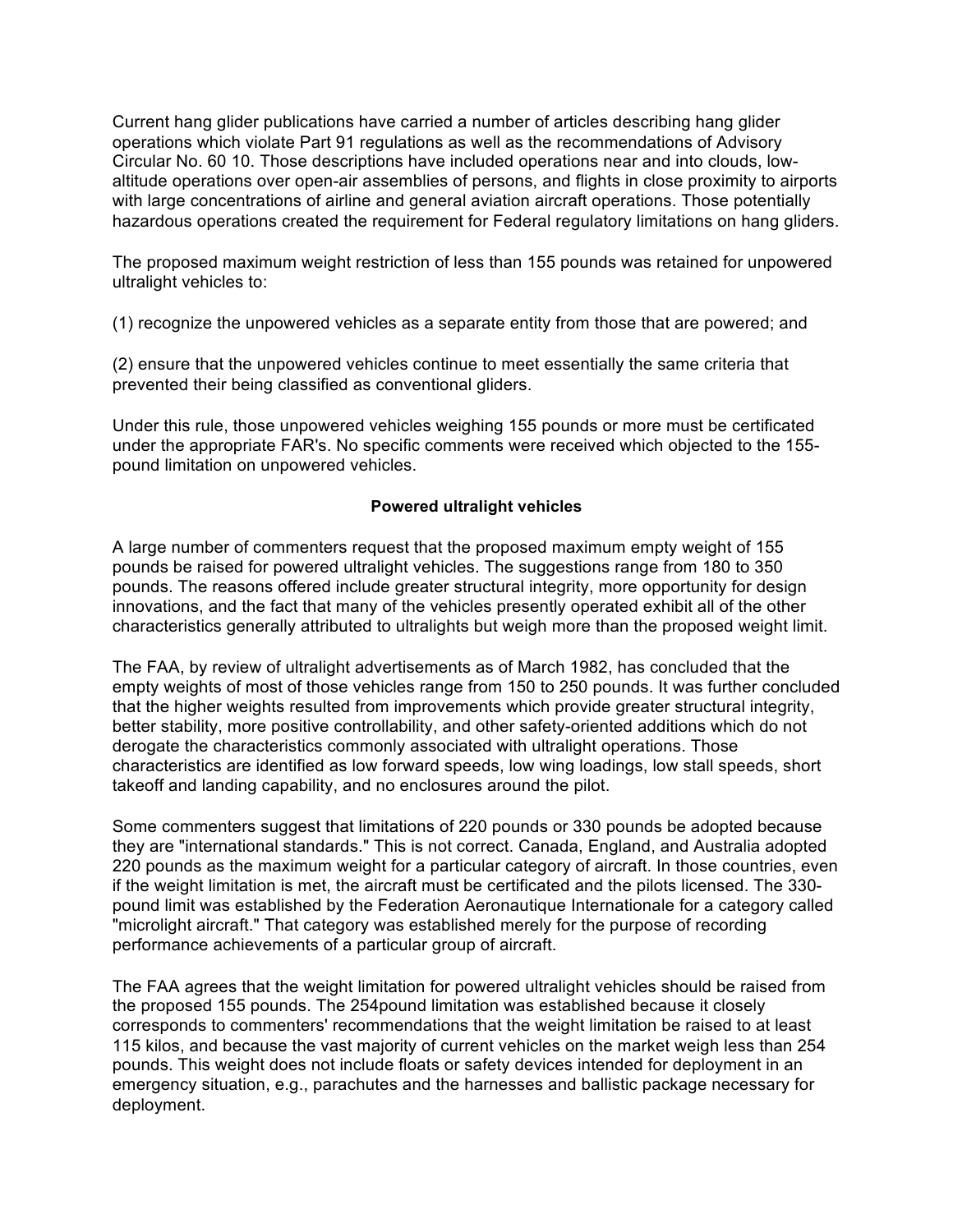A large number of commenters recognize that, if the weight were raised, some restriction would have to be imposed to ensure that the characteristics associated with ultralights would be preserved. Those commenters include organizations such as the Experimental Aircraft Association (EAA), the Aircraft Owners and Pilots Association (AOPA), and the Professional Ultralight Manufacturers Association (PUMA).

The restrictions they propose range from simple wing loading values to complex aerodynamic formulas. They include maximum wing loading suggestions, minimum wing areas in relation to weight, maximum power capabilities in relation to weight, and calculations of launch mass. Some commenters suggest, and the FAA considered, that the pilot be required to be exposed fully to the relative wind. This requirement was dropped to accommodate cold weather operations and to avoid stifling design and efficiency improvements within the parameters of an ultralight vehicle.

The maximum forward airspeed limitation was selected by the FAA because it is faster than almost all ultralight vehicles currently being sold but still places those vehicles in a significantly slower performance category than conventional aircraft. The determination and enforcement of this speed limitation is within the capability and resources of the FAA under the inspection requirement of the rule.

A number of commenters suggest maximum stall speed restrictions ranging from 18 to 25 miles per hour, believing that this limitation would continue to ensure the safe nature of ultralight vehicles. The FAA believes that the ability of those vehicles to operate from surfaces other than those designed for aircraft is a factor which lessens the potential for collisions and reduces the interference with aircraft operations. A relatively slow stall speed is a major contributing factor in allowing ultralight pilots to operate in a safe manner.

A maximum power-off stall speed of 24 knots was chosen because it encompasses most of the vehicles currently on the market. The stall speed is easily determined through a simple calculation using information which is readily available to the FAA inspector when inspecting a specific vehicle. The total allowable fuel capacity was raised from the proposed 15 pounds to 5 U.S. gallons. The decision to increase the volume of fuel is a direct result of the desire by the FAA, in response to public comments, to ensure that adequate fuel reserves are available for safe flight.

#### **Single Occupant**

The rule limits both powered and unpowered ultralight vehicles to a single occupant. A few commenters suggest that two-seat versions be available for carrying passengers or for training purposes. The basis for allowing ultralight vehicles to operate under special rules which do not require pilot and aircraft certification is the "sport" aspect of the operation.

For example, the assumption can be made that a person who elects, without pilot qualifications, to operate an uncertificated vehicle alone is fully aware of the risks involved. This assumption does not hold true of a passenger selected randomly from the general public. Persons in the general public will likely assume that the operator has certificated pilot qualifications.

Because pilot qualifications are not controlled or monitored, the single-occupant requirement is a necessary component in the continuation of the policies which allow the operation of ultralight vehicles free from many of the restrictions imposed on aircraft. Persons wishing to operate two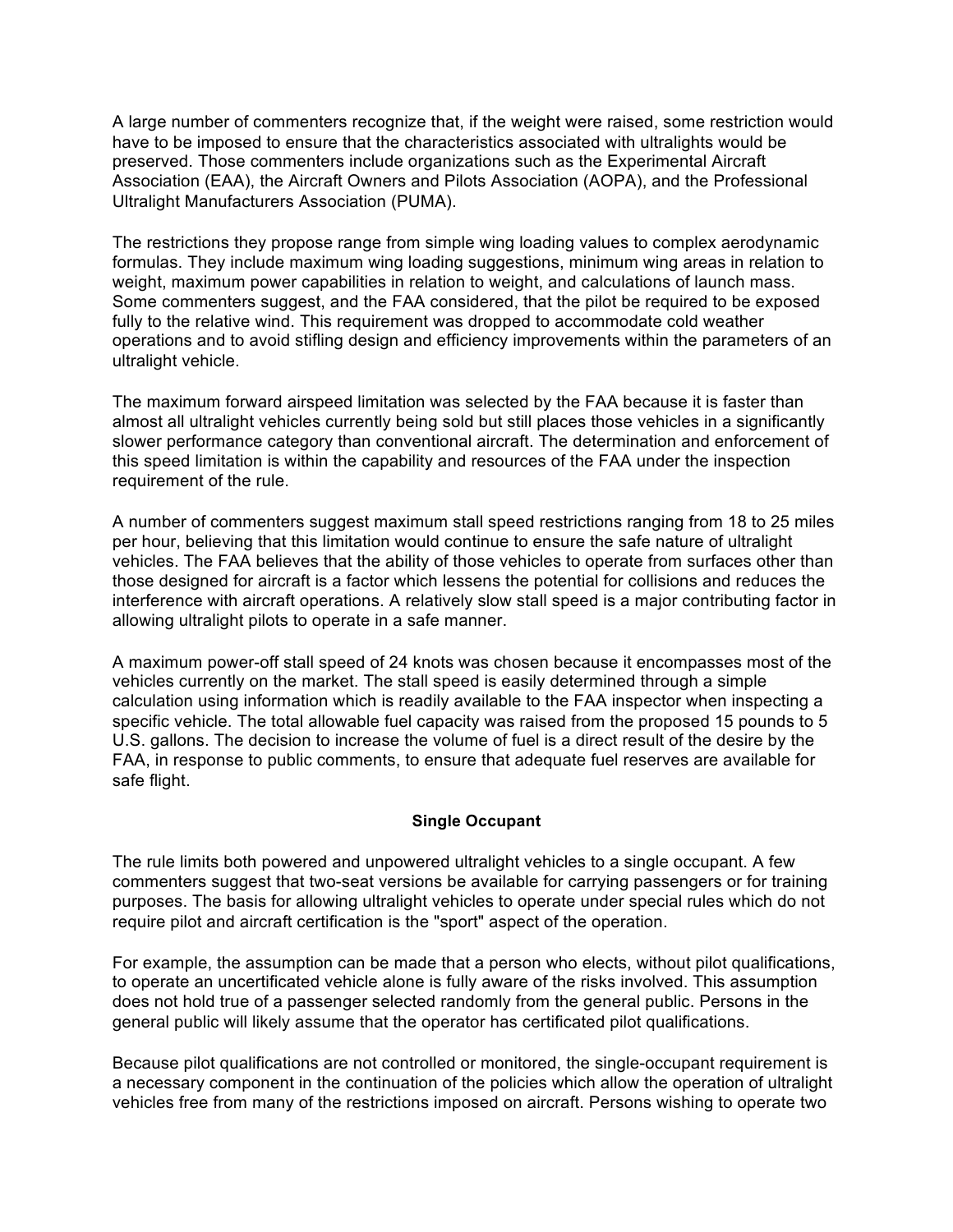place vehicles have the availability of existing provisions of the FAR's for conducting such operations.

## **Recreation or Sport Purposes Only**

Recent activities and advertisements in ultralight-oriented publications (included in the docket) imply that commercial operations may be conducted by an uncertificated pilot in an ultralight which has not been certificated as an aircraft. Those types of operations are not allowed under the rule.

Several commenters suggest that ultralight vehicles be limited to sport or recreational purposes only. The position of the FAA has consistently been that these vehicles may be operated for sport and recreation purposes only. The justification for allowing the operation of these vehicles without requiring aircraft and pilot certification has been that this activity is a "sport" generally conducted away from concentrations of population and aircraft operations. Like any sport, the participants are viewed as taking personal risks which do not affect others not involved in the activity.

## **Section 103.3 Inspection requirements (proposed §101.55)**

This section ensures the FAA's authority to inspect ultralight vehicles for compliance with the limits specified in §103.1 and is retained in the final rule as proposed in Notice No. 81-6. A large number of commenters object to the inspection requirements, believing that considerable FAA manpower and resources would be required in this effort. The USHGA and its membership contributed a majority of the objecting comments, citing the remoteness of hang gliding sites as impractical for the FAA to monitor.

Given the current level of ultralight activity, the FAA is confident that enforcement of the provisions of Part 103 can be accomplished with the existing resources. As is the case today, many investigations of suspected violations are prompted by reports received from pilots, air traffic controllers, citizens, and other sources. The FAA foresees no appreciable increase in the number of these reports as a result of this rule.

#### **Section 103.5 Waivers**

In proposing to include ultralight operations under Part 101, ultralights would have been eligible for the waiver provisions applicable to all operations under that Part. By removing the ultralight proposal from Part 101, the waiver eligibility for ultralights would have been lost. The FAA has concluded that the ultralight industry and the public would be best served by retention of waiver eligibility for these vehicles.

Thus, §103.5 is added to the final rule, giving the ultralight operator the opportunity to apply for a certificate of waiver from any provisions of Part 103.

#### **Section 103.7 Certification and registration**

The intent of the FAA is to provide for safety in the national airspace with a minimum amount of regulation. Accordingly, those vehicles which meet the definition of "ultralight vehicle"' will be exempt from FAA certification and registration requirements. Similarly, pilots of ultralight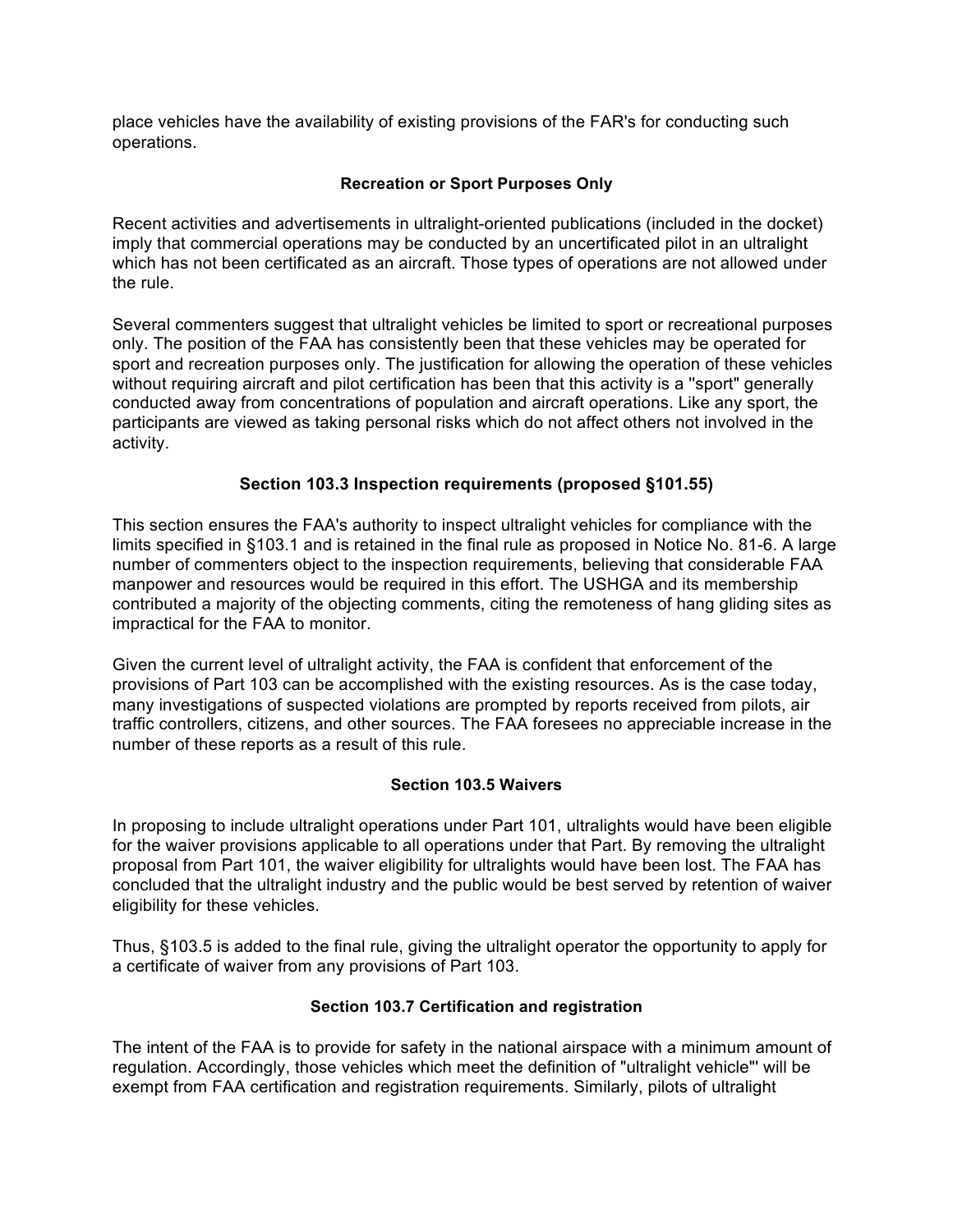vehicles, as defined in this Part, will not be required to possess FAA pilot certificates or airman medical certificates.

While this rule does not, at this time, require airman/aircraft certification or vehicle registration and is premised on the absolute minimum regulation necessary to ensure safety in the public interest, a continuation of burgeoning growth of the ultralight population could necessitate further regulation. The best practices and methods to preclude the need for further Federal regulation appear to at least include: self-regulation and self-policing, safety standards, membership in organizations and associations equipped to function and operate programs approved by the FAA, markings and identification of vehicles, programs including provisions similar to Federal Aviation Regulations relating to aircraft (both operation and airworthiness), etc.

FAA will continue to monitor performance of the ultralight community in terms of safety statistics, growth trends and maturity and, if indicated, will take additional regulatory actions to preclude degradation of safety to the general public while allowing maximum freedom for ultralight operations. In summary, it should be emphasized that the individual ultralight operator's support and compliance with national self-regulation programs is essential to the FAA's continued policy of allowing industry self regulation in these areas.

## **Pilot Certification**

A large number of commenters believe that there should be some requirement that pilots of ultralights be required to exhibit some knowledge and/or experience before being allowed to operate these vehicles. The suggestions range from no requirements to pilot certification under the requirements of Part 61. The general groupings of the comments are: (1) No certification; (2) required ground training on regulations and conventional aircraft operations; (3) required ground training and instructor sign-off for unsupervised solo operations: (4) successful passage of a written test, such as the FAA glider pilot written examination; (5) issuance of an Ultralight Pilot Certificate by the FAA based on satisfactory completion of a examination, and observed performance as the pilot of an ultralight; and (6) conforming to the certification requirements of Part 61 for student and private pilots.

The FAA endorses the ultralight community's efforts to develop and administer, under FAA guidelines, a national pilot certification program. At this time, however, pilots of ultralight vehicles are not required by Federal regulation to be certificated.

#### **Aircraft Registration**

Some commenters, primarily State and local governments, recommend that these vehicles be registered and be required to display their registration number. The reasons center around identification of any offenders. The FAA's experience in identification of offenders and processing enforcement action validates their recommendations. The FAA endorses the ultralight community's efforts to develop and maintain, under FAA guidelines, a national registration system which would be immediately accessible to the FAA. However, registration of ultralight vehicles will not be required by Federal regulation at this time.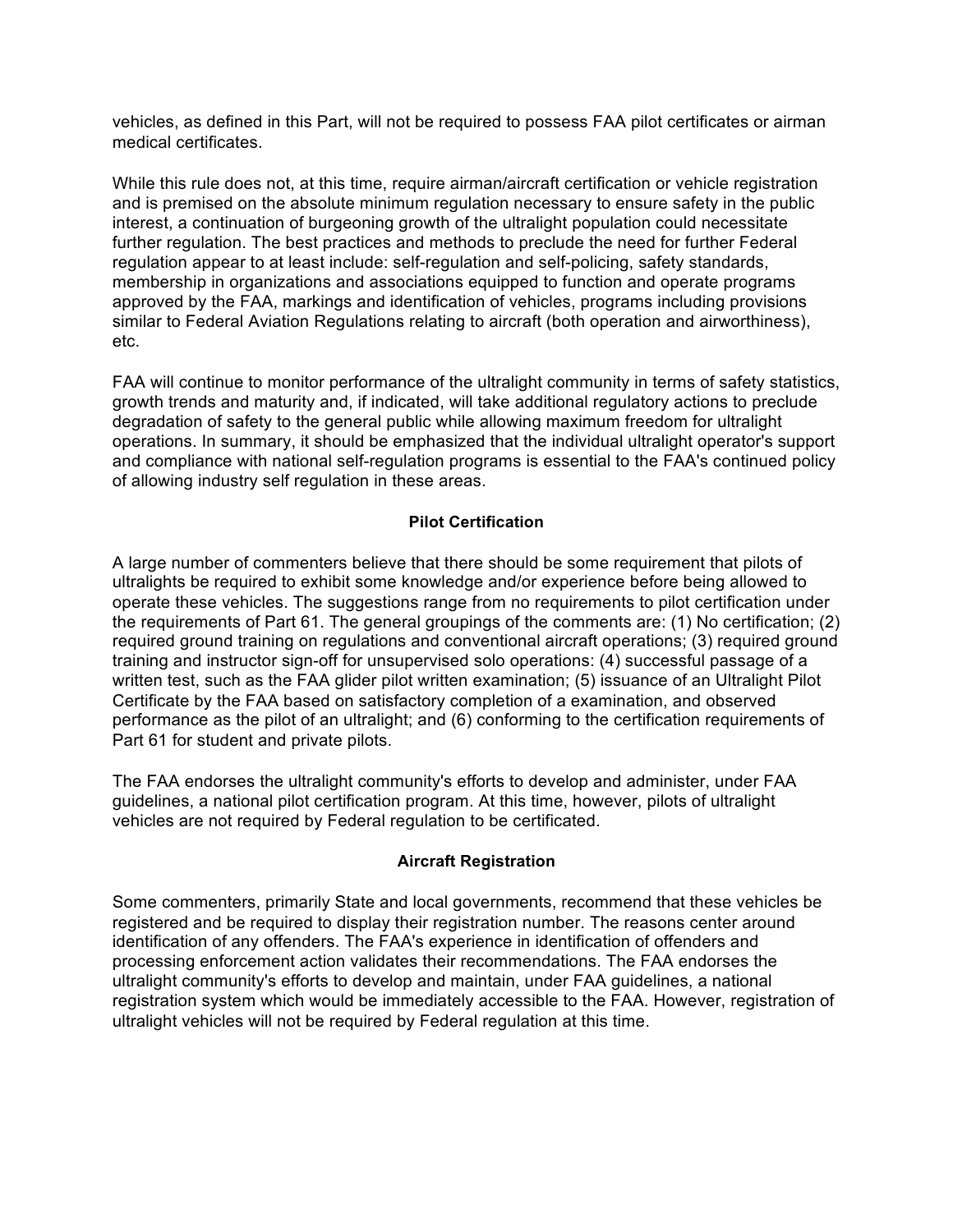#### **Aircraft Certification**

There are a small number of commenters who recommend additional Federal regulations requiring certification of ultralight vehicles to some design standards. The FAA has consistently refrained from the certification of these vehicles because they were occupied by a single occupant for sport or recreational purposes. This policy is in accord with Federal regulatory policies regarding other sport activities. The pilots of these vehicles accept the responsibility for assuring their personal safety much as the driver of a moped street vehicle or a scuba diver does when engaged in his sport. The FAA has noted and commends the efforts of the USHGA to establish design standards and flight testing of new hang glider designs. The FAA endorses the development of similar standards and testing of new powered designs by the ultralight community. However, the FAA presently has no intent to require certification of these vehicles by Federal regulation.

## **Subpart B-Operating Rules**

## **Section 103.9 Hazardous operations (proposed §101.7)**

This section prohibits any ultralight operator from engaging in activity which jeopardizes the safety of persons or property on the ground or in the air. The prohibition against hazardous flight or dropping of objects is common to the regulations pertaining to civil aircraft, and the FAA is addressing ultralight operations with equivalent stringency.

## **Section 103.11 Daylight operations (proposed §101.43).**

The proposed rule would have limited the operation of ultralights to the hours between official sunrise and official sunset. The limitation on daytime operations was retained with an added provision for twilight operations under certain conditions. Other night-time operations are not allowed.

A large number of commenters request that flight during the twilight periods of the day be allowed since those are prime times to conduct ultralight operations. They state that meteorological conditions are often best during those periods and are characterized by a lack of wind and turbulence. The AOPA believes that calm air is particularly important for the novice flyer and provides an increased safety factor, especially during training when confidence building is essential. Many commenters believe that the available light is generally adequate to allow operations during these periods and that other craft could be safely avoided.

There are some commenters who believe that operations in Alaska should be excluded from the daylight operations section. They allude to the uniqueness of their "normal" day and how ultralight operations would be adversely affected.

Several comments support the original proposal and do not want operations during the nighttime hours. The primary concern centers around the difficulty in seeing these vehicles, especially at the higher altitudes, and the perceived inability of these operations to be conducted safely. The FAA has observed ultralight operations during the twilight periods and has found the light available for such operations to be adequate in many instances. Operators were able to maneuver safely to avoid each other and also effect safe takeoffs and landings. Since most vehicles are operated at nearly the same altitude, they could be easily seen silhouetted against the lighted sky. Operations were conducted in relatively close proximity to each other, and each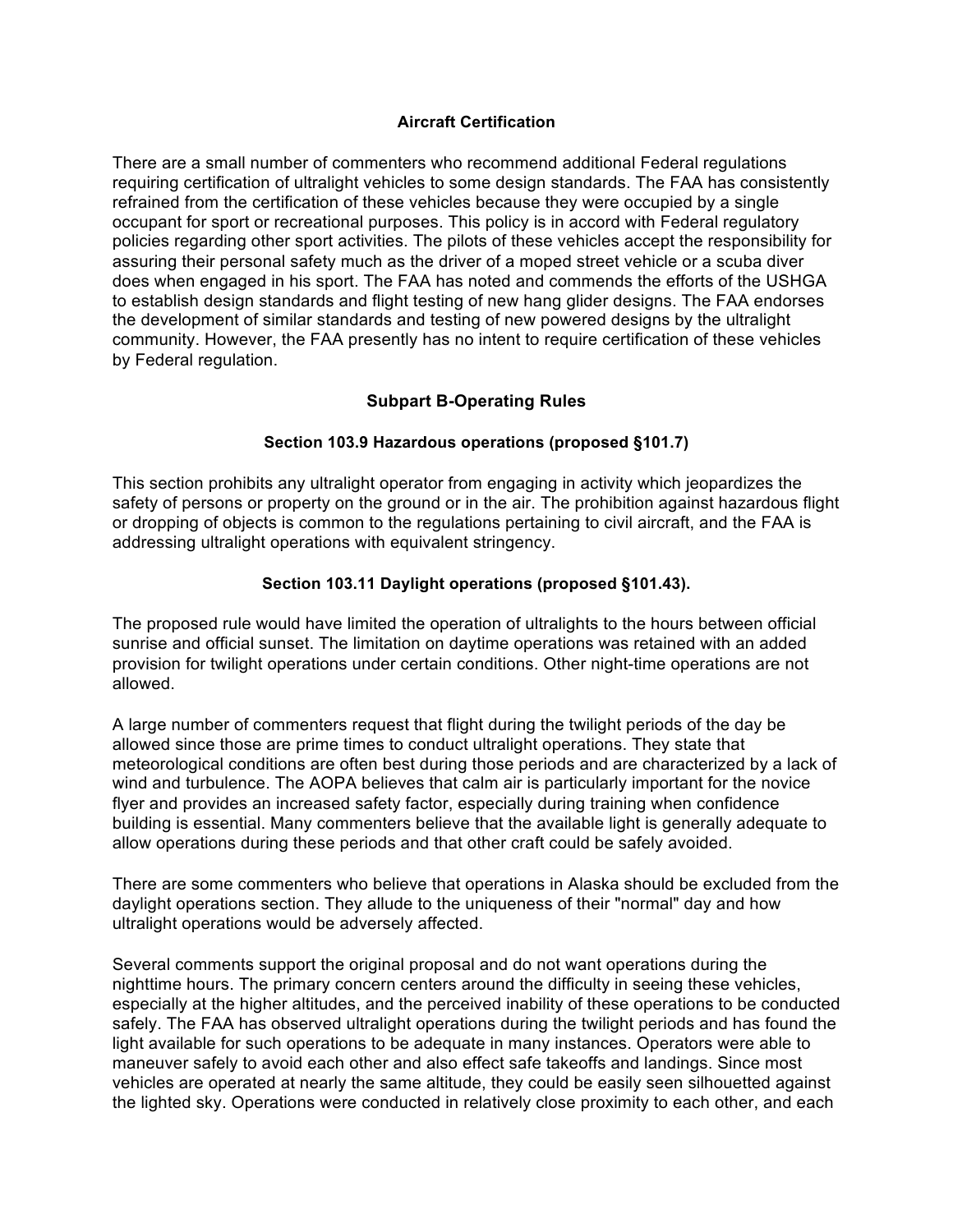operator was readily aware of the others' presence. The mild weather conditions which generally prevailed during the twilight periods combined with the controllability and maneuverability of these vehicles to enhance the safety factor for flight.

The FAA is concerned, however. that unlimited operations of this type could pose a threat to aircraft which operate at higher speeds and higher altitudes. The number of potential encounters between aircraft and ultralights increases significantly as ultralights operate into areas normally traversed by certificated aircraft. Also, the ability of aircraft pilots descending into the lower altitudes to see ultralights would be minimal due to the darkened backdrop of the ground. Pilots would often not be aware of such operations taking place and could easily overrun an ultralight without ever having visual contact.

The FAA has adopted an alternative which provides an acceptable level of safety to aircraft while still allowing ultralights to operate in uncontrolled airspace during this period of the day. The FAA's conclusion on this issue is to disallow ultralight operations in controlled airspace during the period from sunset to sunrise. This affords aircraft operators the margin of safety to which they are entitled and, at the same time, leaves adequate airspace to the ultralight operator during a 30-minute twilight period.

The FAA has determined that the occasional aircraft operation in uncontrolled airspace during the twilight period should not entirely preclude ultralight operations. The visibility from above of ultralights operating at very low levels can be significantly enhanced by the addition of an anticollision light on these vehicles. Such a light would provide the descending aircraft pilot with a distinct indication of the ultralight's presence. Additionally, it would enable ultralight operators to better see and avoid each other.

For the purposes of ultralight operation, an anticollision light is defined as any flashing or stroboscopic device that is of sufficient intensity so as to be visible for at least 3 statute miles. This regulatory approach does not impose on the ultralight owner the economic burden associated with a certificated lighting system. The ultralight must remain in uncontrolled airspace, and the anti-collision light must be operating during the twilight periods whenever the vehicle is in motion. With respect to twilight operations in Alaska, the FAA recognizes that the periods of twilight are significantly different from those experienced in the lower latitudes. A review of the Air Almanac reveals that, in the upper latitudes, some days have no daylight periods but have over 4 hours of civil twilight. Civil twilight is defined as the period between official sunset and sunrise when the sun is less than 6 degrees below the horizon.

Regulations currently exist in Parts 91 and 101 which acknowledge the need to give special allowances for operations in Alaska after sunset, and the FAA has determined that ultralights are entitled to the same consideration. Therefore, a provision to permit ultralight operations in Alaska during civil twilight has been added § 103.11. The requirement to have an operating anticollision light during twilight operations is applicable to operations during this period in Alaska.

#### **Section 103.13 Operations near aircraft and other ultralight vehicles;**

**Right-of-way rules (proposed § 101.49).**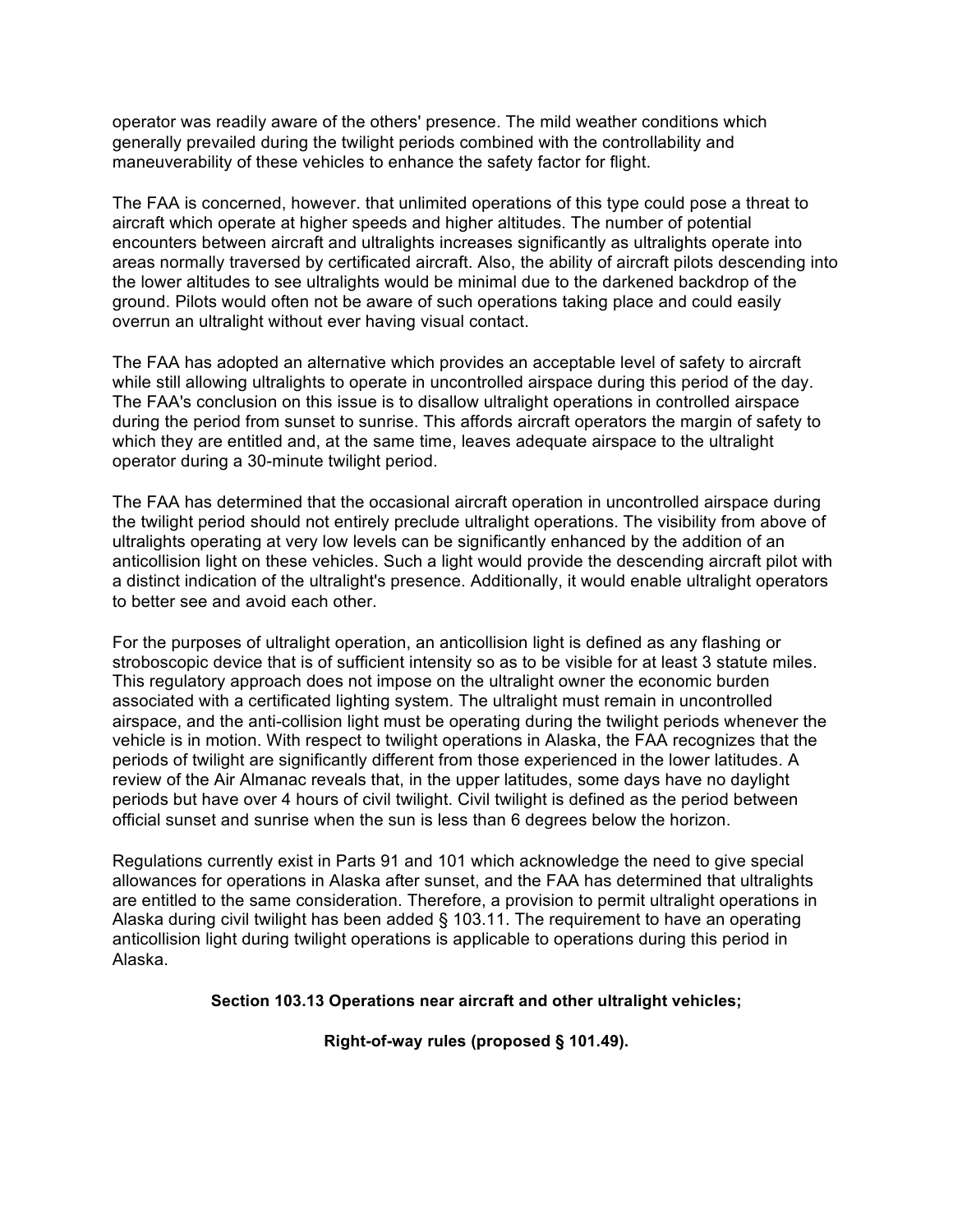The proposed regulations with respect to ultralight vehicle right-of-way are adopted. An additional provision is added to clarify the right-of-way requirements in situations involving powered and unpowered ultralight vehicles.

The comments regarding right-of-way range from those who believe that unpowered ultralight vehicles should have the right-of-way over all other vehicles and aircraft to those who believe that the requirements of § 91.67 should be adopted, with unpowered ultralights being grouped with gliders and the powered ultralights grouped with airplanes. The most salient reasons cited include lack of maneuvering ability and inability to change location in the air quickly.

The suggestions and associated rationale do not reveal any areas which had not been considered during the formulation of the NPRM. The FAA has determined that uncertificated sport operations should not be given the right-of-way over all other aircraft. The small size and sport nature of the operations is a major factor in that determination it is unlikely that the pilot of aircraft will be able to see the ultralight vehicle as readily as the pilot of the ultralight vehicle will be able to see or hear the larger aircraft. Due to the forward speeds of the majority of aircraft, it may be impossible for the aircraft to make sudden changes of direction required to avoid small objects sighted at close quarters. The FAA recommends that operators engaged in ultralight operations avoid, if possible, areas where significant operations of aircraft are occurring so as to minimize the risk of midair collisions.

Some ultralight operators express concern that, if they are not given the right-of-way over aircraft, the pilots of those aircraft might deliberately fly in close proximity to the ultralights. In situations where this act can be substantiated, an investigation will be initiated to determine whether the pilot of the conventional aircraft operated in a careless or reckless manner in violation of § 91.9.

Some commenters recommend the establishment of areas where ultralight operations could be conducted and all aircraft operations would be prohibited. While the FAA has undertaken to identify locations on aeronautical charts where a specialized aeronautical activity, such as parachute jumping or gliding, is being conducted, no action is anticipated which would restrict other types of aeronautical activities in those areas and, similarly, no such action is contemplated for ultralights.

#### **Section 103.15 Operations over congested areas (proposed §101.47).**

The proposed prohibition of ultralight vehicle operations over congested areas is retained in the final rule. The comments favoring an easing of the proposed rule focus on three main areas: (1) Those who favor permitting operations with a minimum altitude ranging from 1,000 to 3,000 feet AGL; (2) those requesting that the minimum altitude requirements of §91.79 be allowed: and (3) those who believe that no minimum altitude should be specified, especially for unpowered vehicles, due to the short field ability and small size of the vehicles.

The representatives of cities and towns who commented generally favor the prohibition, believing that uncertificated aviation activities have no place over congested areas.

The FAA's position is based on the fact that ultralight vehicles are not certificated as airworthy by any approved method and are flown by uncertificated pilots for sport or recreational purposes only. Similar limitations apply to the operations of experimental and restricted category aircraft based on catastrophic incidents which have occurred in the past. The potential for such an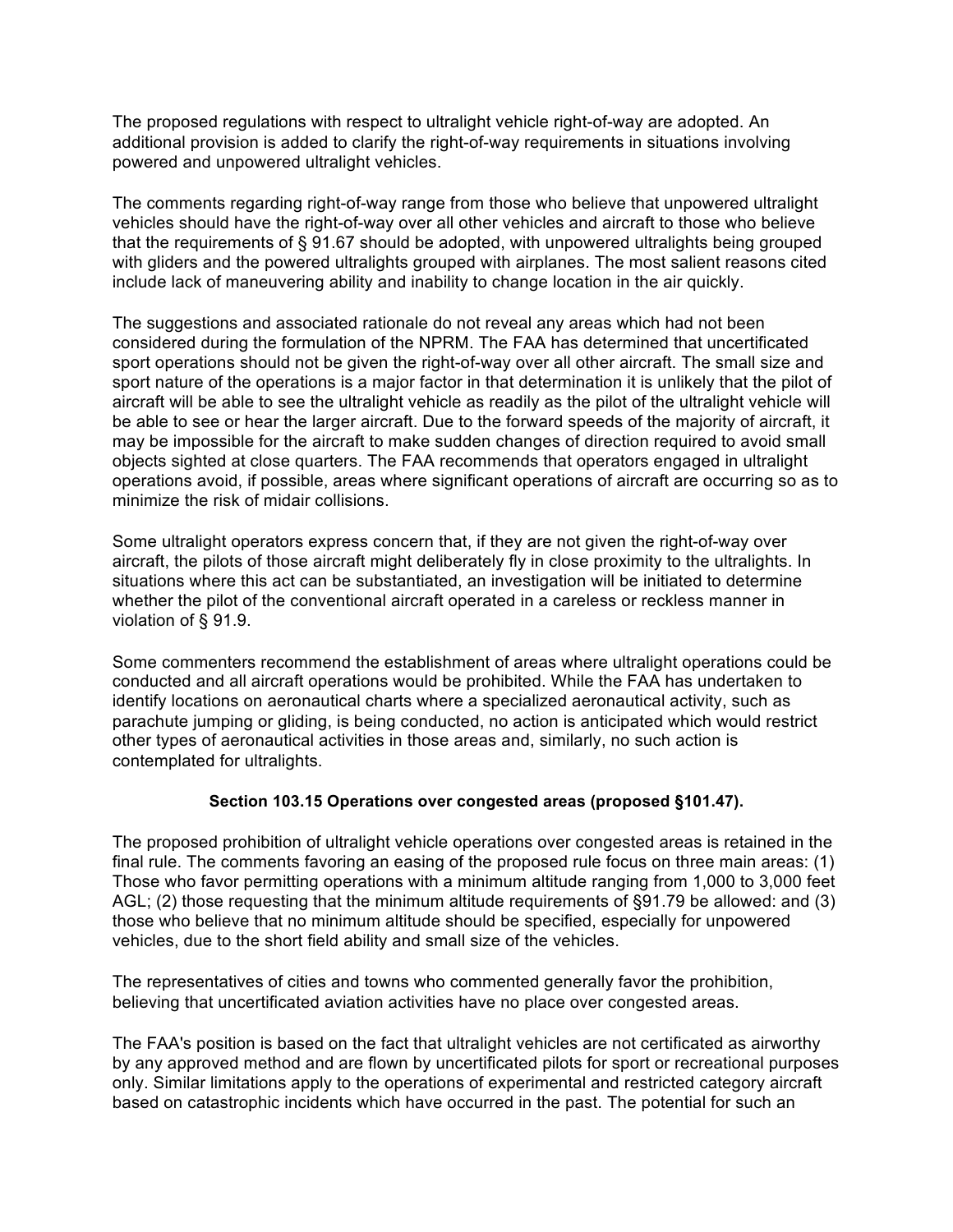incident makes the general issuance of the suggested authorization unacceptable. The FAA believes that concentrations of the general public must be protected from the possible dangers inherent in the operations of vehicles of uncertificated, possibly unproven designs. In specific limited instances, with appropriate operational limitations, ultralight operations may be approved over congested areas, through the waiver provisions of §103.5.

Section 103.17 Operations in certain airspace (proposed §101.45). The NPRM proposed to require the ultralight operator to obtain authorization prior to operating within airport traffic areas, control zones, terminal control areas, and positive controlled airspace.

Operators of aircraft commented that the speed and visibility of ultralights are incompatible with other operations and that they should not be allowed at all in those areas. Some even suggest that a maximum operating altitude, such as 3,000 feet AGL, be imposed on all ultralight operations. The FAA shares the concern expressed by pilots who are wary of the ability to intermix faster aircraft safely with the relatively slow ultralights; but, experience has shown that aircraft of significantly different performance characteristics can be accommodated when operations are conducted in accordance with specific authorizations. There is considerable precedence in the form of glider operations, hot air ballooning. and parachuting being conducted while aircraft safely transit the area. Historically, the greatest danger comes not from performance variables, but from operations unknown to the pilot or controller. The requirement to gain authorization before entering these airspace areas enhances the safety to all airspace users. The FAA has concluded that ultralight vehicles in compliance with the provisions of 103.17 will be able to operate safely in those airspace areas.

Although the subject was not addressed in the NPRM, some commenters voice concern about ultralight operations conducted at or near uncontrolled airports, with many persons noting a need to develop standard operating procedures. The FAA agrees with the need to establish a compatible method of operation at uncontrolled airports but believes that the variables associated with each locality (terrain, runway configuration, and the physical properties of the airport combine in such a manner to preclude a generalized nationwide regulatory approach. The FAA has concluded that such operations could be handled much more efficiently by airport managers developing local procedures in concert with the ultralight community. In this way the available facilities can be used to the full extent while operational safety is maintained. Additionally. the interaction of the ultralight operators and the airport managers will serve as a basis for mutual understanding of the role this growing segment of aviation will play in the years ahead. The FAA encourages and supports efforts to reach such agreements and has been working with user groups in the development of guidelines for ultralight operations at uncontrolled airports.

#### **Section 103.19 Operations in prohibited or restricted areas.**

In the NPRM, requirements for operations of ultralights were included under the provisions of §101.5. In the final rule, the requirement for ultralight operators to obtain authorization prior to operating in prohibited or restricted areas is retained and restated under §103.19. Prohibited areas have been developed to provide for the safety and security of operations being conducted and to segregate activities considered to be hazardous to non-participating aircraft. Such operations in these areas include military and presidential security, flight training and testing, experimental weapons testing, and the launch and recovery of rocket-powered vehicles.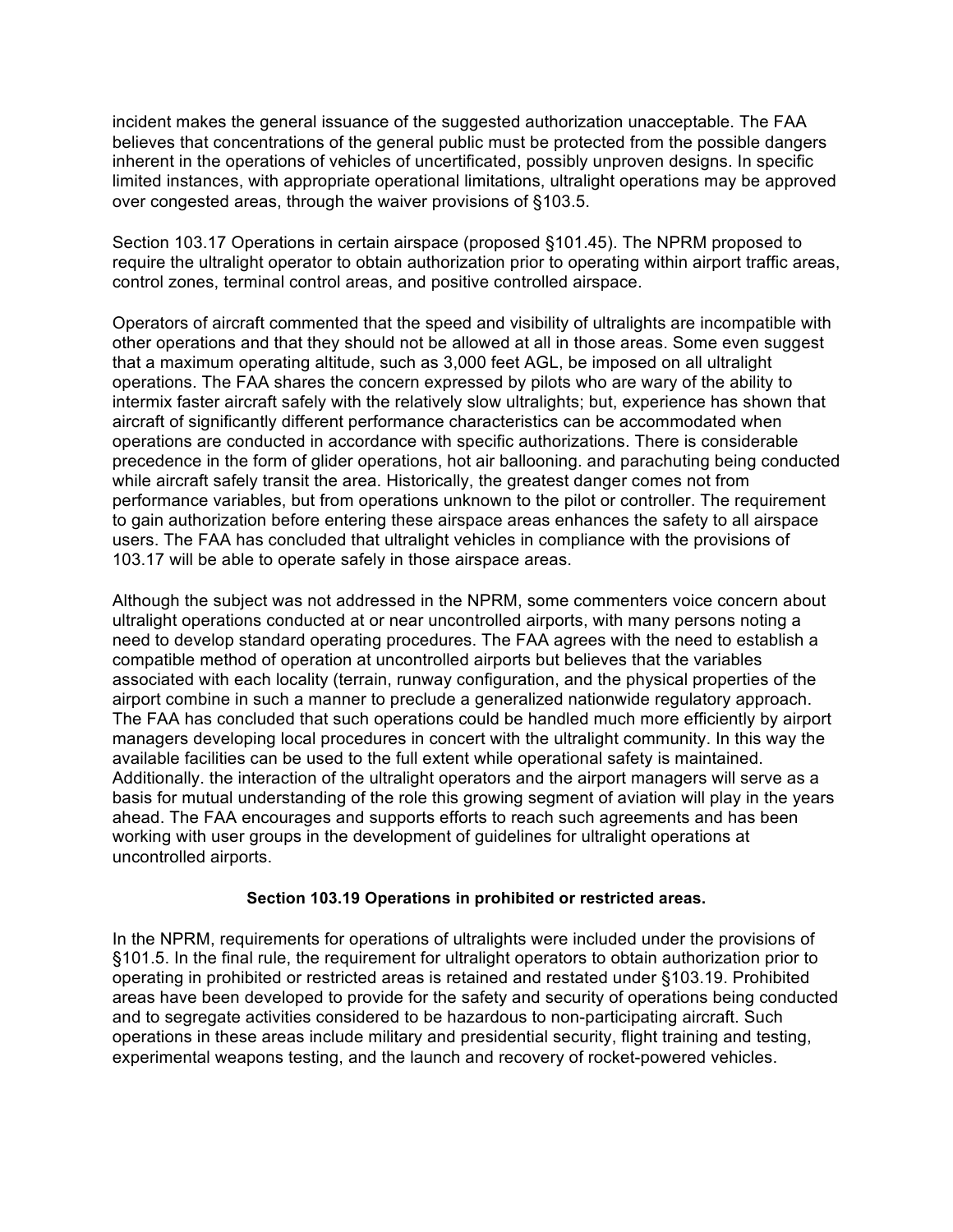Many commenters recognize the need to limit access to these operating areas and accept the requirement to obtain permission prior to operating in these areas. A few commenters believe that this restriction should not apply to them and that ultralight vehicles should be allowed to operate at their own risk.

The FAA has determined that allowing any aeronautical activity to enter prohibited or restricted areas without prior authorization would derogate the purpose for which these areas were established. Avoidance of such areas by ultralight operators is not viewed as imposing a significant burden on ultralight operations .

## **Section 103.21 Visual reference to the surface (proposed §101.51).**

NPRM No. 81 - 6 proposed that ultralight operators be required to maintain visual reference to the surface during all flight operations. This would ensure that the operator of an ultralight would have the opportunity to descend and land safely at any time without entering obscuring weather phenomena. Many commenters support the proposal as reasonable and representative of normal ultralight operations. They recognize the possibility of being caught "on top" and the danger, both to themselves and to other airspace users, of trying to descend through a layer of clouds. A few commenters believe that visual reference to the surface is necessary only while climbing or descending and not while in level flight.

The FAA has determined that visual reference with the surface is necessary at all times. Experience with certificated aircraft has shown that many pilots, with fully instrumented aircraft, have been caught "on top" and have required assistance from Air Traffic Control to descend safely. Flying "on top" or between cloud layers often presents visual illusions which cannot be verified without instrumentation. The effect of these illusions is to disorient the airman spatially, with a resulting loss of control of the aircraft. It takes a well-trained and disciplined pilot to ignore what information the human senses are providing and rely on the instrumentation aboard the aircraft.

In the case of ultralights, there is relatively little, if any, instrumentation with which to confirm the flight attitude of the vehicle. Further, if the ultralight operator should get caught "on top'' there is no alternative available but to descend unannounced through the clouds. The ultralight operator would be risking not only his own life, but the lives of persons who rely on the safeguards inherent in certificated aviation.

The FAA has determined that inclusion in the final rule of the requirement to maintain visual reference with the surface is necessary to reduce the potential for collisions and ensure the safe operation of ultralight vehicles.

#### **Section 103.21 Flight visibility and cloud clearance requirement (proposed § 101.53).**

The flight visibility and cloud clearance requirements proposed in the NPRM are the same as those under §91.105, the basic minimums for VFR flight operations by fixed-wing aircraft. Since ultralight vehicles will be sharing the same airspace, the FAA has determined it is practical to apply the same operating minimums.

Many commenters to this proposal are receptive to the similarity in visibility requirements for all airspace users. Many ultralight operators indicate an appreciation for the inherent safety in being able to see and avoid obstructions and other aeronautical activities. Establishment of